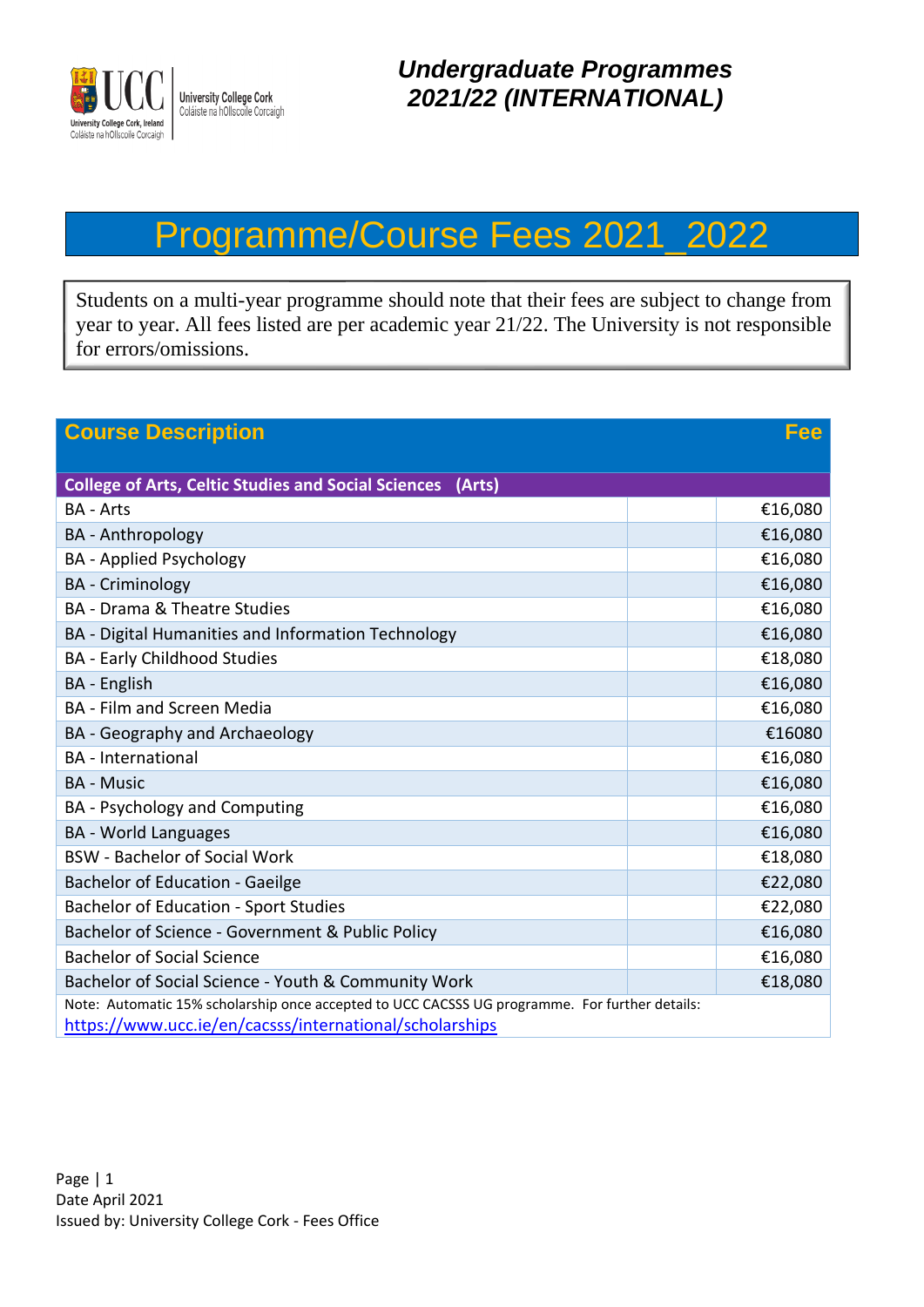

## *Undergraduate Programmes 2021/22 (INTERNATIONAL)*

| <b>Course Description</b>                                        | Fee     |
|------------------------------------------------------------------|---------|
|                                                                  |         |
| <b>College of Business &amp; Law (B&amp;L)</b>                   |         |
| <b>BComm - Commerce</b>                                          | €20,130 |
| <b>BComm - Accounting</b>                                        | €20,130 |
| BA - Economics Through Transformational Learning                 | €20,130 |
| <b>BA - Business and Financial Economics</b>                     | €20,130 |
| <b>BSc</b> - Business Information Systems                        | €20,130 |
| <b>BSc</b> - Finance                                             | €20,130 |
| BCL - Law                                                        | €20,130 |
|                                                                  |         |
| <b>College of Science, Engineering &amp; Food Science (SEFS)</b> |         |
| <b>BSc</b> - Architecture                                        | €22,130 |
| <b>BSc</b> - Data Science & Analytics                            | €22,130 |
| <b>BE</b> - Engineering                                          | €22,130 |
| BE - Civil, Structural & Environmental Engineering               | €22,130 |
| BE - Energy Engineering                                          | €22,130 |
| BE - Electrical & Electronic Engineering                         | €22,130 |
| BE - Process & Chemical Engineering                              | €22,130 |
| <b>BSc</b> - Science                                             | €22,130 |
| <b>BSc - Food Science &amp; Technology</b>                       | €22,130 |
| <b>BSc - Food Business</b>                                       | €22,130 |
|                                                                  |         |
| <b>College of Medicine and Health</b>                            |         |
| <b>BSc</b> - Occupational Therapy                                | €20,080 |
| BSc - Speech and Language Therapy                                | €20,080 |
| BDS - Dental Surgery (See note 1 and 3 below)                    | €45,130 |
| Medicine (MB, BCH, BAO(Hons))                                    | €45,130 |
| Graduate Entry to Medicine (MB, BCH, BAO(Hons))                  | €47,130 |
| Graduate Entry to Dentistry (See Note 2)                         | €48,880 |
| MPharm - Pharmacy (see Note 4)                                   | €20,130 |
| <b>BSc</b> - Public Health Sciences                              | €17,980 |
| <b>BSc</b> - Medical Health Sciences                             | €24,130 |
| <b>BSc - Nursing General</b>                                     | €16,394 |
| BSc - Nursing Children's and General Integrated                  | €16,394 |
| <b>BSc - Nursing Mental Health</b>                               | €16,394 |
| <b>BSc - Nursing Intellectual Disability</b>                     | €16,394 |
| <b>BSc - Nursing Midwifery</b>                                   | €16,394 |

Page | 2 Date April 2021 Issued by: University College Cork - Fees Office